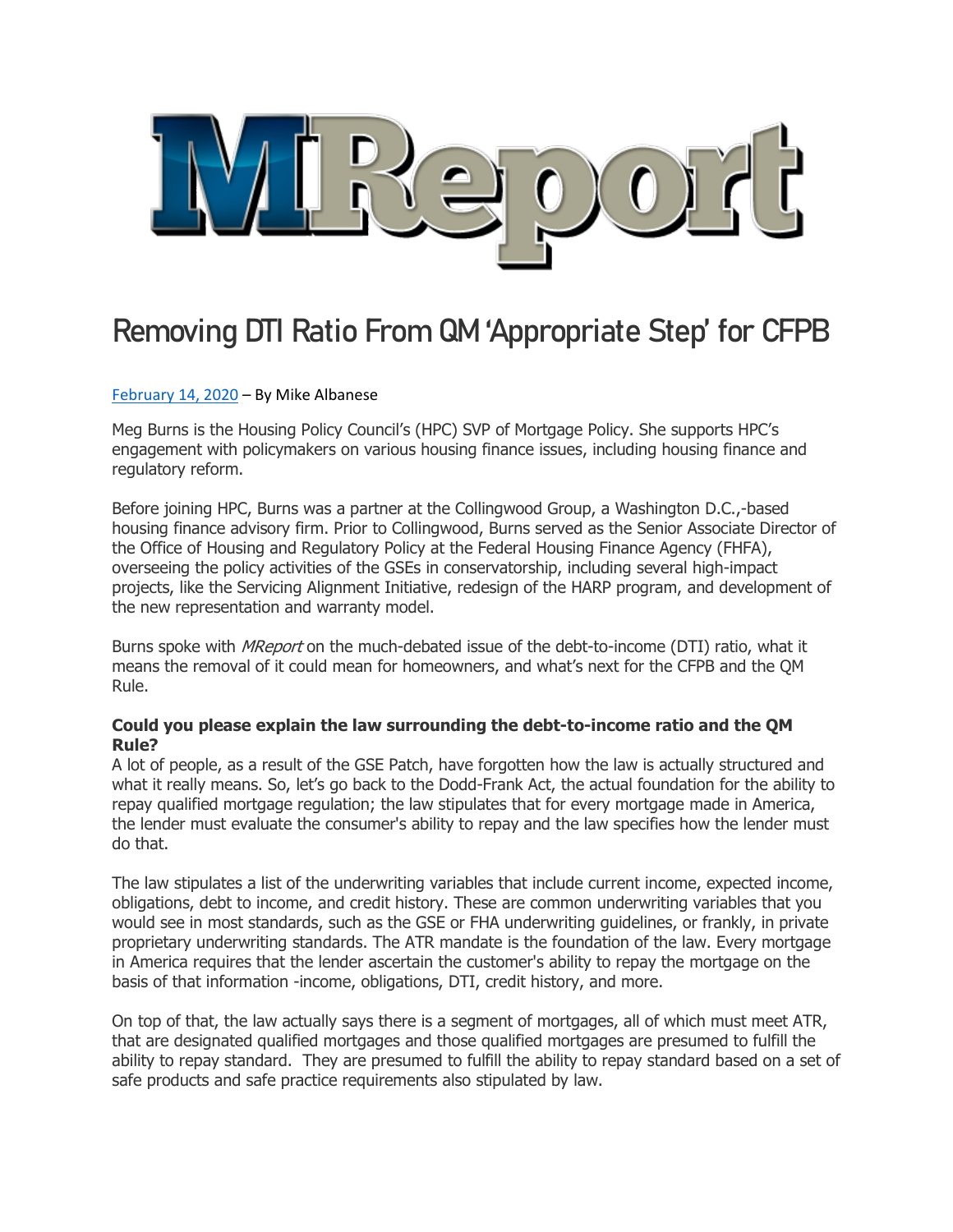

This QM section of the law is the place where Congress was addressing the predatory practices that were of concern leading up to the mortgage crisis. This is a place where they were essentially saying we are going to prohibit the kind of lending products and practices that we think contributed to this crisis. So, this section of the law specifies that a qualified mortgage cannot have risky features, like negative amortization, interest-only payments, extended terms, stated-income, high rates, and fees.

To give some color, negative amortization means that the loan balance is growing over time because the principal balance is not being paid down and the loan could ultimately exceed the value of the property. That is prohibited. Similarly, interest-only mortgages are prohibited from QM because a consumer is paying only the interest on the loan and therefore the principal balance isn't being paid down, so they're not gaining any equity. A concern with this approach, of course also, is the same - that the loan balance exceeds the value of the property at some point in the future. That is prohibited. Another example, the lender must collect and validate income for all consumers.

Stated income and liar loans are not permissible. To go on, extended-term mortgages, where the borrower would carry the indebtedness over a very extended period of time—any terms greater than 30 years—are prohibited under the QM section of the law. Mortgages with points and fees greater than 3% are prohibited from QM. High-cost mortgages are prohibited because these practices were used in a predatory manner to compensate lenders for excessive risk in lieu of rejecting consumers who lacked the capacity to repay.

These two sections of the law—ATR and QM—go hand in hand. Every mortgage in America must fulfill the ability to repay with underwriting standards that meet the factors built into the law. Some segments of these loans are QM and QM loans are presumed to fulfill ATR because they are safe products, originated in accordance with the mandated practices and features of the QM provisions of Dodd-Frank.

The intent with the interplay between ATR and QM is that the products and practices that the law is prohibiting for QM loans were the kinds of things that enabled a lender to circumvent the fundamental ATR requirements leading up to the crisis. By prohibiting these in QM, the law makes clear, "If the lender is meeting these QM requirements, we can presume that this loan fulfills the ATR mandate of this law." This is the fundamental structure of the law—ATR as the foundation and QMs are a segment of ATR mortgages.

On top of this structure, the CFPB actually added something authorized but not defined by law, a legal liability pricing lever. You've heard people refer to this as Safe Harbor. For QM loans only, if the annual percentage rate on the loan is at no more than 150 basis points over the average prime offer rate (APOR), the presumption of compliance with ATR is conclusive. These loans are essentially considered prime rate loans and the pricing reflects the lower-risk nature of these loans. For these loans, the consumer may not challenge whether the lender fulfilled the ability to repay requirement.

If the annual percentage rate on the loan is greater than 150 over APOR, then the presumption that that loan fulfills ATR is rebuttable and the consumer has the right to say, "I just went delinquent and now I'm questioning whether you ever really assessed my capacity to repay on this loan at the outset."

#### **What are your thoughts on the possible elimination of the debt-to-income ratio?**

The CFPB layered into the regulation of the DTI requirement for a qualified mortgage. The law mandates safe product features, but not the DTI. The law simply provided the Bureau the authority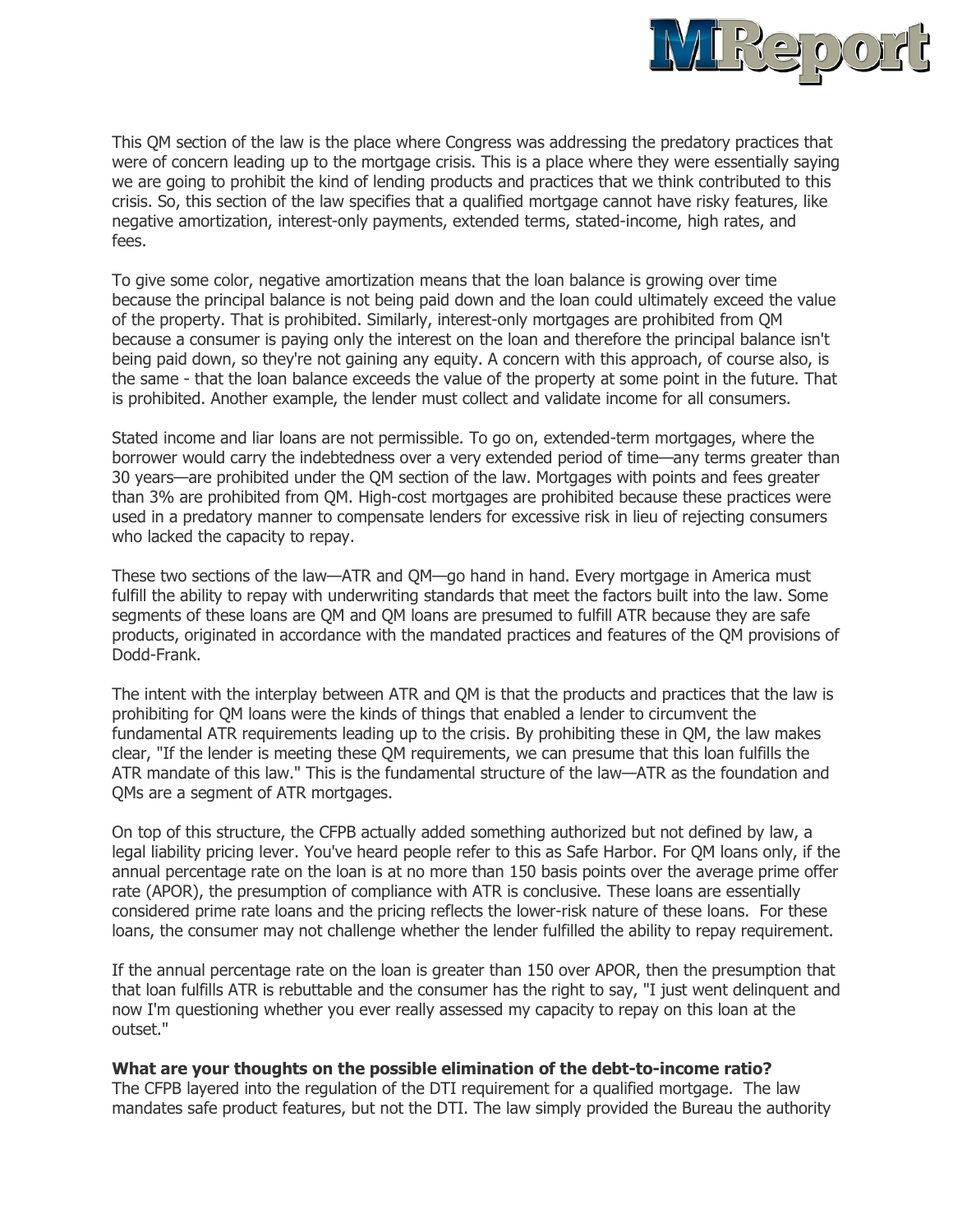

to either add to the statutory elements for qualified mortgage or subtract from them. The Bureau added the 43 DTI element to the QM definition in the 2014 rule. They then actually worried that the 43 DTI was at a level that might constrain the market and they added the GSE Patch as a mechanism to ensure that those borrowers who couldn't meet the 43 DTI requirement had another option. So, the GSE Patch served as an exception to the 43 DTI.

Those elements of QM, the DTI and GSE Patch, were not required. They were add-ons and the Bureau in its evaluation of the regulation, performed in 2018, actually identified those as the most problematic features of the regulation. If you read the CFPB "look back" report, they actually say the GSE Patch distorted the marketplace and they say that the reason that people turn to the GSE Patch is because of the DTI requirement. The DTI was stringent, set at 43 percent, but also troublesome because the associated instructions provided to the lending community regarding how to fulfill the 43 DTI were insufficient. We often refer to these instructions as Appendix Q, because they are included in Appendix Q of the regulation. These instructions, as recognized by CFPB itself, are problematic.

In the assessment report, the Bureau presented these two aspects of the regulation to be a challenge and as elements that constrained and/or distorted the market in ways that they were negative for the industry and consumers. The look-back evaluation is mandated by the Dodd-Frank law and the conclusions affirm and support the proposal that the Bureau is putting forward now - to allow expiration of the GSE Patch in January 2021 and simultaneous removal of the DTI from QM with the related Appendix Q.

We at the Housing Policy Council agree with their direction; given that these elements, the GSE Patch and DTI, generated negative impacts for the industry and consumers and that these elements are not required by law. We think that their removal makes a lot of sense. We led a policy discussion on the future of QM with a diverse coalition of 23 organizations, both industry associations, and consumer advocacy and civil rights organizations and we all agree that removal of the DTI makes a lot of sense. It's consistent with the law in the purest form. And, we appreciate that the CFPB identified these two problematic features and is now signaling that the Bureau plans to eliminate them. Elimination of the DTI preserves access to credit in the future. It's not disruptive to the functioning of the market. It clearly does not introduce new credit risk to the equation because every mortgage in America must fulfill the fundamental obligation of the law, the ability to repay standards.

"The law mandates safe product features, but not the DTI. The law simply provided the Bureau the authority to either add to the statutory elements for qualified mortgage or subtract from them."

## **How could millennials, minority, or low-income buyers be impacted by the elimination of the DTI ratio?**

The 23 organizations that got together discussed this issue and we actually tried to highlight that point in our letter. We speak very directly to our concern that the marketplace continues to serve a population that is changing as a result of shifts in demographics. We cite some statistics to help frame the issues; we fundamentally believe that by removing the DTI at the time of the expiration of the GSE patch, we will be able to continue to serve this new millennial and more diverse population.